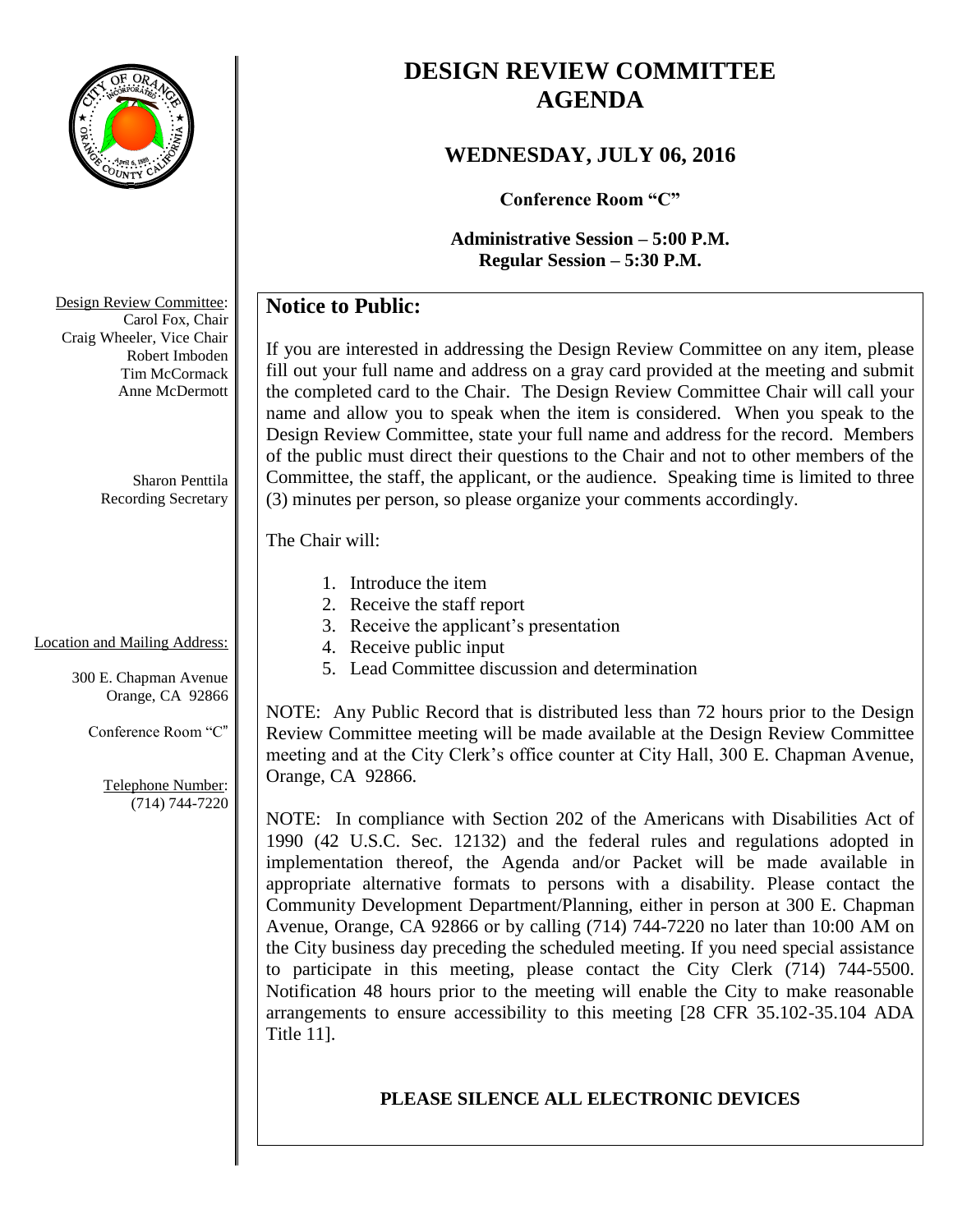The Committee holds an Administrative Session to receive general information from the staff and to conduct an initial review of Minutes of prior meetings. The Session is open to the public; however, no public testimony is taken and no decisions are made. Following the Administrative Session, the Regular Session will begin at 5:30 p.m.

- 1. Review of Agenda
- 2. Policy/Procedural Information
- 3. Review of Minutes: June 15, 2016

#### **Regular Session - 5:30 P.M.**

#### CALL TO ORDER:

#### ROLL CALL:

#### PUBLIC PARTICIPATION:

Opportunity for members of the public to address the Design Review Committee on matters not listed on the Agenda.

#### CONSENT ITEMS:

- (1) APPROVAL OF MINUTES: June 15, 2016
- (2) [DRC No. 4839-16 Cost Plus World Market Façade and Metal Screen Band for](http://www.cityoforange.org/civicax/filebank/blobdload.aspx?BlobID=17945) tenant sign
	- A proposal to modify the exterior façade of the Cost Plus World Market tenant space and add new signage area for a tenant at the Village at Orange. Prior DRC review occurred on March 16, 2016.
	- Staff Contact: Chad Ortlieb, 714-744-7237, cortlieb@cityoforange.org
	- DRC Action: Final Determination

#### (3) [DRC No. 4724-13 McDonald's Remodel Final Landscape Plan](http://www.cityoforange.org/civicax/filebank/blobdload.aspx?BlobID=17946)

- A proposal to review the final Landscape/Irrigation Plans for a drive-thru restaurant remodel as previously conditioned and approved by the DRC on December 3, 2014.
- 4200 E. Chapman Avenue
- Staff Contact: Anne Fox, 714-744-7236, [afox@cityoforange.org](mailto:afox@cityoforange.org)
- DRC Action: Final Determination

#### [\(4\) DRC No. 4741-14 Lan Le Duplex Final Landscape Plan](http://www.cityoforange.org/civicax/filebank/blobdload.aspx?BlobID=17947)

- A proposal to review the final Landscape/Irrigation Plans for a duplex development as previously conditioned and approved by the DRC on September 2, 2015.
- 4520 E. Washington Avenue
- Staff Contact: Anne Fox, 714-744-7236, [afox@cityoforange.org](mailto:afox@cityoforange.org)
- DRC Action: Final Determination